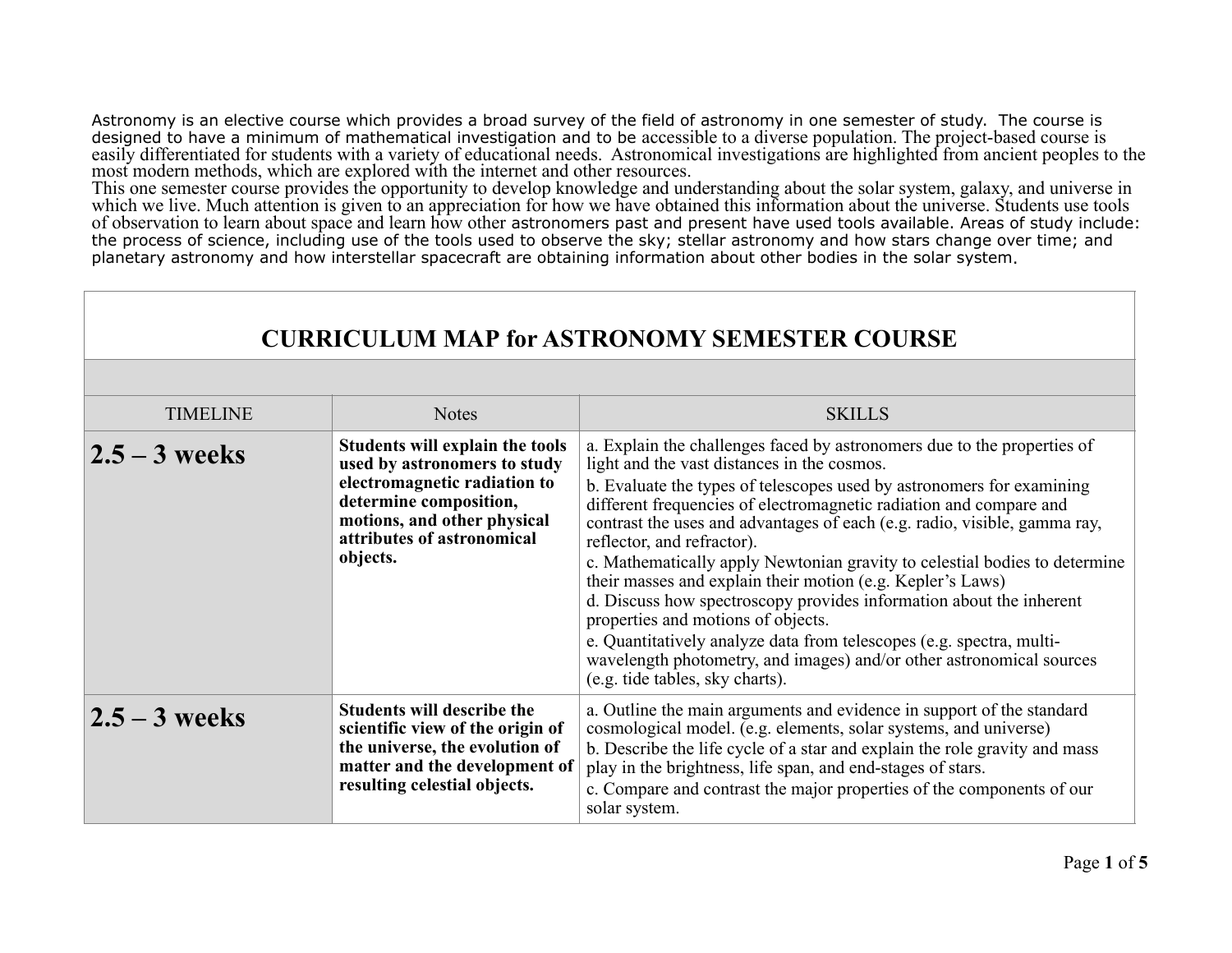| 4 weeks | <b>Students will describe and</b><br>explain the celestial sphere<br>and astronomical observations<br>made from the point of<br>reference of the Earth.               | a. Evaluate the effects of the relative positions of the Earth, moon, and sun<br>on observable phenomena, e.g. phases of the moon, eclipses, seasons, and<br>diurnal cycles.<br>b. Describe how latitude and time of the year affect visibility of<br>constellations.<br>c. Predict visibility of planets (major and minor) in the solar system based<br>on relative orbital motion.                                                                                                                   |
|---------|-----------------------------------------------------------------------------------------------------------------------------------------------------------------------|--------------------------------------------------------------------------------------------------------------------------------------------------------------------------------------------------------------------------------------------------------------------------------------------------------------------------------------------------------------------------------------------------------------------------------------------------------------------------------------------------------|
| 3 weeks | Students analyze the dynamic<br>nature of astronomy by<br>comparing and contrasting<br>evidence supporting current<br>views of the universe with<br>historical views. | a. Evaluate the impact that technological advances, as an agent of change,<br>have had on our modern view of the solar system and universe.<br>b. Explain the relevance of experimental contributions of scientists to the<br>advancement of the field of astronomy.                                                                                                                                                                                                                                   |
| 2 weeks | <b>Students will evaluate the</b><br>significance of energy<br>transfers and energy<br>transformations in<br>understanding the universe.                              | a. Relate nuclear fusion reactions and mass-energy equivalence to the life<br>cycle of stars.<br>b. Explain the relationship between the energy produced by fusion in stars<br>to the luminosity.<br>c. Analyze the energy relationships between the mass, power output, and<br>life span of stars.<br>d. Describe energy transfers and transformations associated with the<br>motion and interactions of celestial bodies (e.g. orbits, binary pulsars,<br>meteors, black holes, and galaxy mergers). |
| 2 weeks | <b>Students will explore</b><br>connections between cosmic<br>phenomena and conditions<br>necessary for life.                                                         | a. Characterize the habitable zone in solar systems and habitable planetary<br>bodies in our own and other solar systems.<br>b. Describe the tools and techniques used to identify extrasolar planets and<br>explore extrasolar planetary atmospheres.<br>c. Describe signatures of life on other worlds and early Earth.<br>d. Explain how astronomical hazards and global atmospheric changes have<br>impacted the evolution of life on Earth.                                                       |
| 1 week  | All standards to review for Final                                                                                                                                     |                                                                                                                                                                                                                                                                                                                                                                                                                                                                                                        |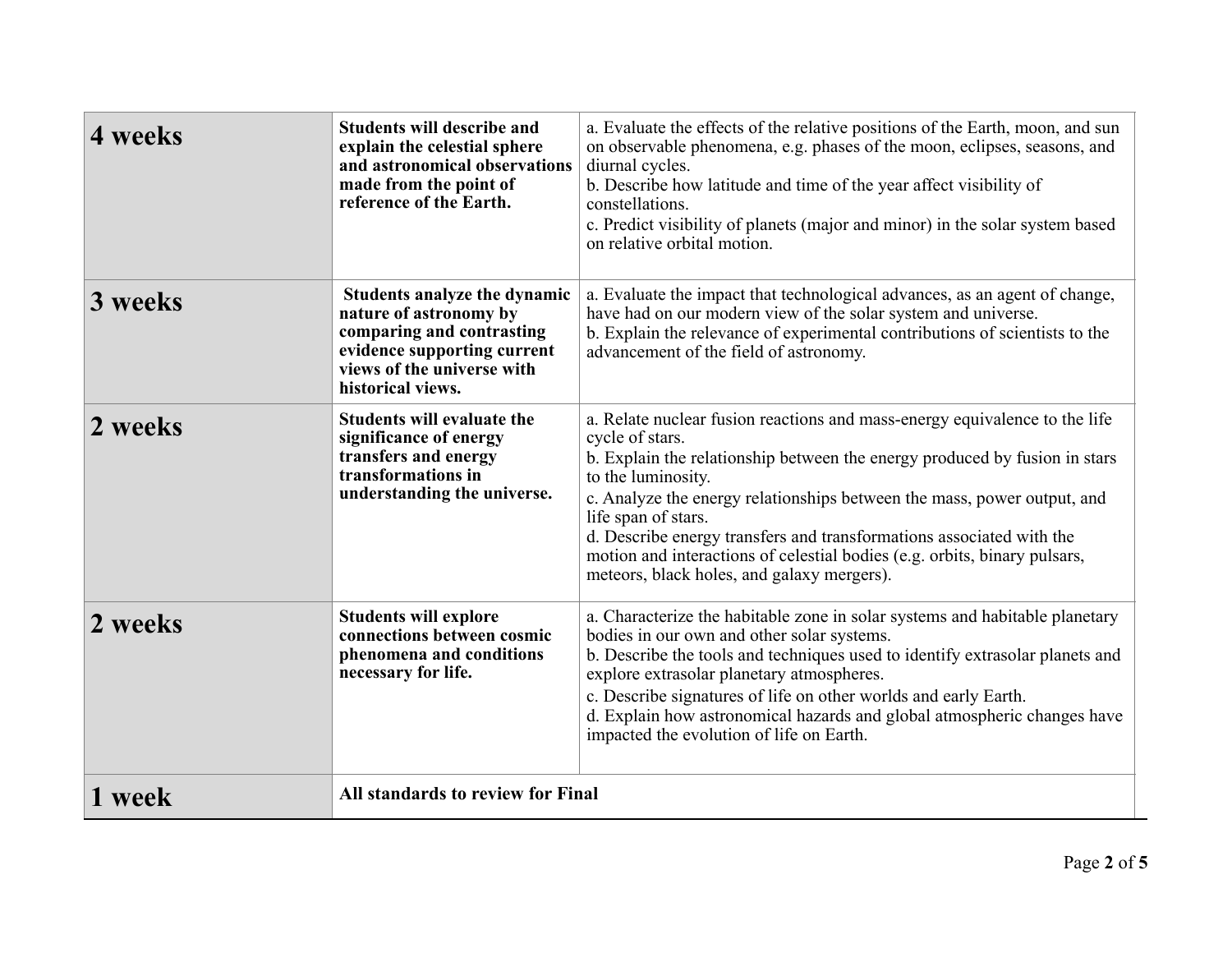## **Content Area: Science - High School Astronomy**

## **Standard: Earth Systems Science**

Describe and interpret how Earth's geologic history and place in space are relevant to our understanding of the processes that have shaped our planet

## **GRADE LEVEL EXPECTATION Concepts and skills students master:**

1. Describe the observations of the day and night sky used from ancient times to present.

| <b>Evidence</b><br><b>Outcomes</b>                                                                                                                                                                                                                                                                                              | st<br>21 Century Skills and Readiness Competencies                                                                                                                                                                                                                                                                                                                                                                                                                               |
|---------------------------------------------------------------------------------------------------------------------------------------------------------------------------------------------------------------------------------------------------------------------------------------------------------------------------------|----------------------------------------------------------------------------------------------------------------------------------------------------------------------------------------------------------------------------------------------------------------------------------------------------------------------------------------------------------------------------------------------------------------------------------------------------------------------------------|
| <b>Students can:</b><br>a. Describes how relative positions and motions can<br>explain the seasons, length of days and years on<br>a planet, lunar and solar eclipses on Earth and<br>lunar phases.<br>b. Describe the reason that the appearance of the<br>night sky and positions of the stars changes at<br>different times. | <b>Inquiry Questions:</b><br>1. What causes different seasons in different parts of the<br>world?<br>2. What causes lunar and solar eclipses and why do they<br>occur in different parts of the world?<br>3. What is the relationship between the positions and motions<br>of the Sun and Earth and the days and years we experience<br>on the Earth?<br>4. Why do we see different stars at different times of the night<br>or times during the year or positions on the Earth? |
|                                                                                                                                                                                                                                                                                                                                 | <b>Relevance and Application:</b><br>1. Different types of observing tools, including the human<br>eye and a variety of telescopes have given us data about<br>the<br>Universe, galaxy, and solar system.                                                                                                                                                                                                                                                                        |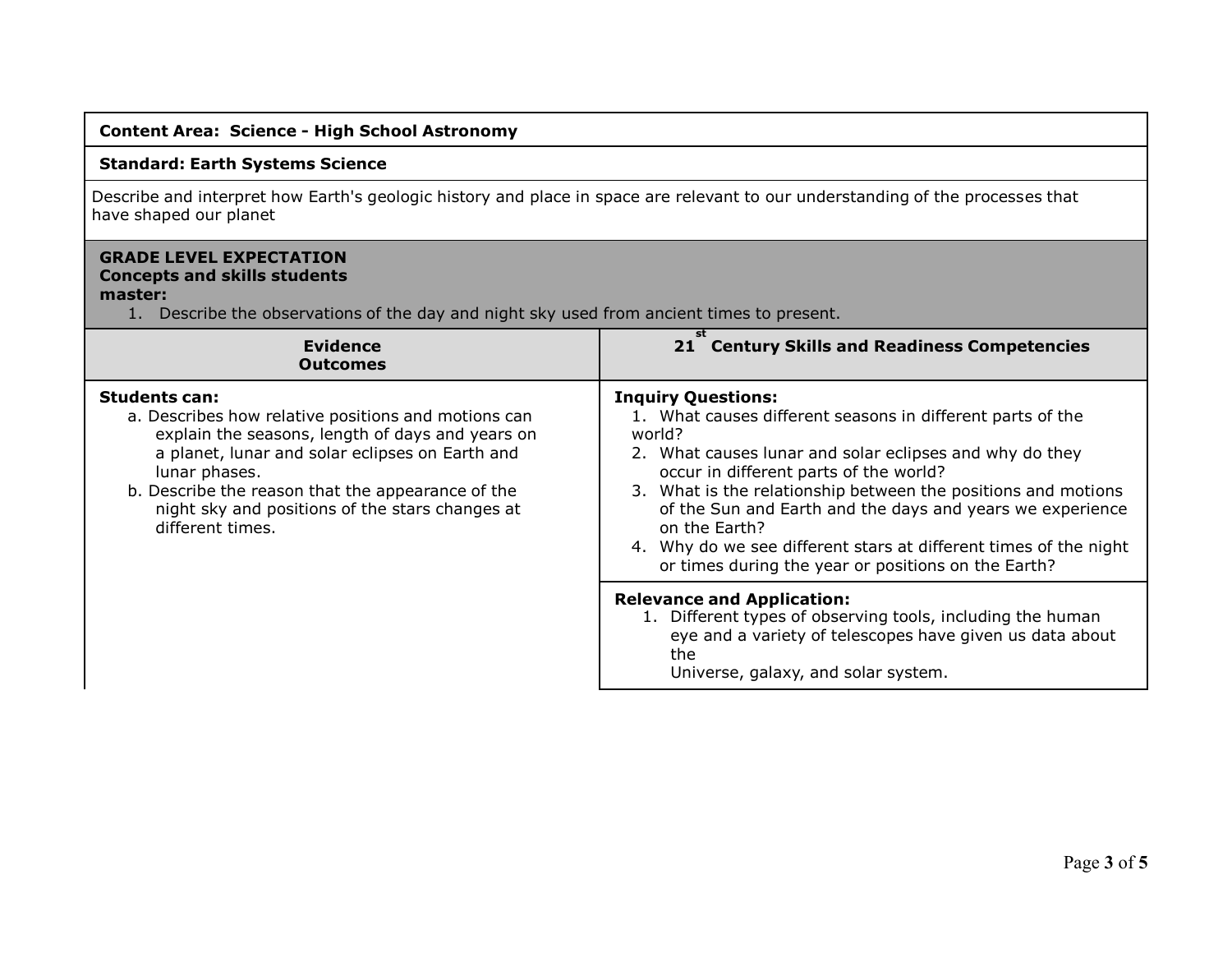| <b>Nature of Discipline:</b>                                                                                                                                                                                                                                                                                          |
|-----------------------------------------------------------------------------------------------------------------------------------------------------------------------------------------------------------------------------------------------------------------------------------------------------------------------|
| 1. Record qualitative and quantitative observations<br>2. Critically evaluate scientific claims in popular media and<br>by peers, and determine if evidence presented is<br>appropriate<br>and sufficient to support the claims.<br>3. Select and use appropriate technologies to gather,<br>process and analyze data |

| Content Area: Science - High School Astrology                                                                                                                                                                                                                                                                                            |                                                                                                                                                                                                                                                                                                                                             |  |  |  |
|------------------------------------------------------------------------------------------------------------------------------------------------------------------------------------------------------------------------------------------------------------------------------------------------------------------------------------------|---------------------------------------------------------------------------------------------------------------------------------------------------------------------------------------------------------------------------------------------------------------------------------------------------------------------------------------------|--|--|--|
| <b>Standard: Earth Systems Science</b>                                                                                                                                                                                                                                                                                                   |                                                                                                                                                                                                                                                                                                                                             |  |  |  |
| Describe and interpret how Earth's geologic history and place in space are relevant to our understanding of the processes that<br>have shaped our planet                                                                                                                                                                                 |                                                                                                                                                                                                                                                                                                                                             |  |  |  |
| <b>GRADE LEVEL EXPECTATION</b><br><b>Concepts and skills students</b><br>master:                                                                                                                                                                                                                                                         |                                                                                                                                                                                                                                                                                                                                             |  |  |  |
| <b>Evidence Outcomes</b>                                                                                                                                                                                                                                                                                                                 | 21 Century Skills and Readiness Competencies                                                                                                                                                                                                                                                                                                |  |  |  |
| <b>Students can:</b><br>a. Identifies the source of energy within the Sun and<br>explains that the Sun provides most of Earth's energy<br>in a variety of types of electromagnetic radiation.<br>b. Describes nuclear reactions in stars and the processes<br>that create heavier elements within<br>stars. c. Develop, communicate, and | <b>Inquiry Questions:</b><br>1. What causes the Sun to shine and supply sufficient energy<br>for the Earth to sustain life?<br>2. How does the electromagnetic spectrum positively and<br>negatively impact Earth's systems?<br>3. Where did all the known elements of the Universe come from?<br>4. How do stars change over time and why? |  |  |  |